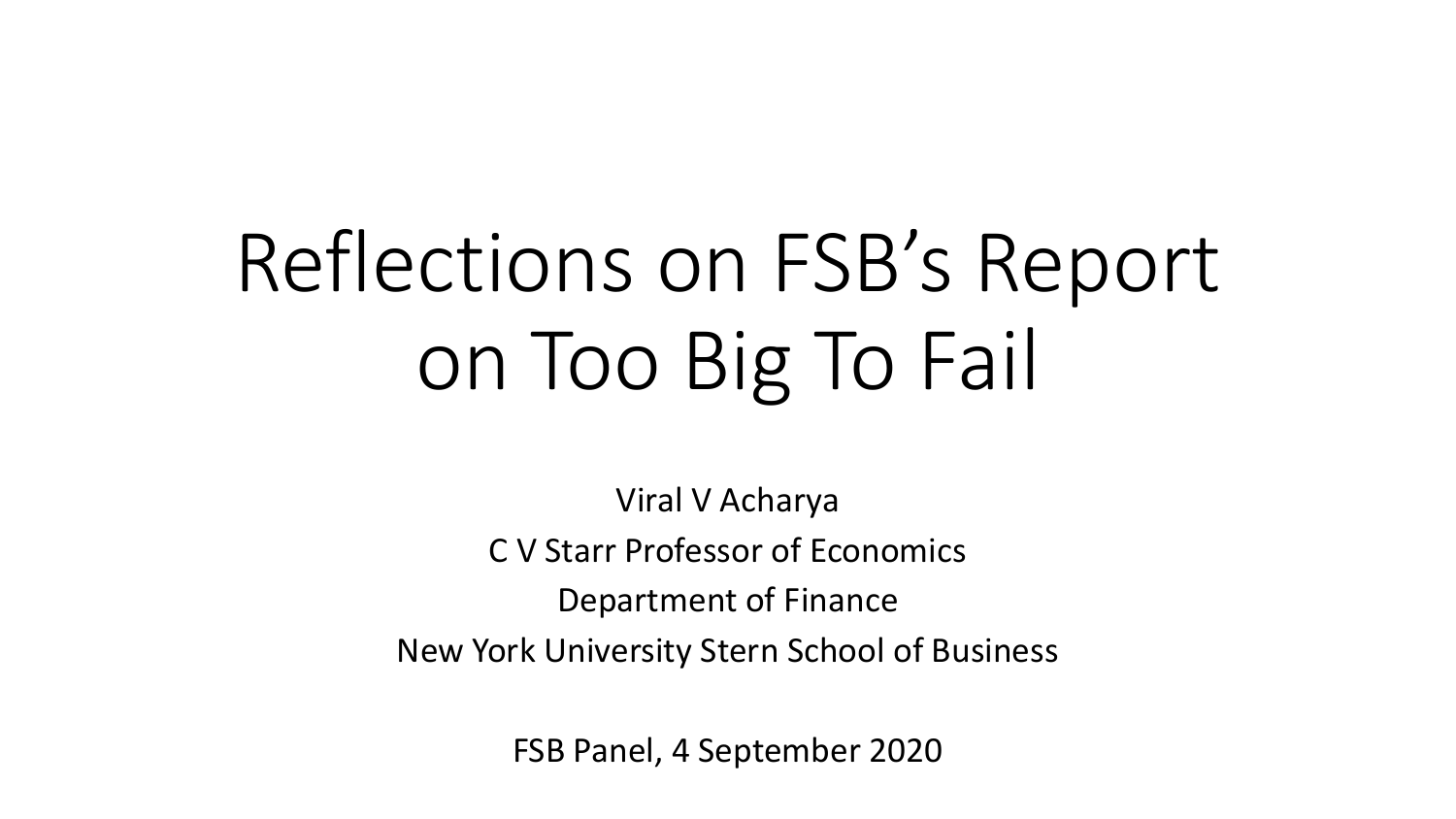## How have Banks responded post-GFC?

• Leverage, Size, Aggregate Risk, …

The Volatility Laboratory (Vlab): vlab.stern.nyu.edu/welcome/risk/ Wlab)

SRISK: the capital a firm would need to raise in the event of a crisis (Acharya et al.  $(2010, 2012)$ ; Brownlees and Engle  $(2011)$ )

$$
SRISK_{it} = E_t [k(Debt_{it+h} + MV_{it+h}) - MV_{it+h}|R_{mt+h} \le -40\%]
$$
  
=  $kDebt_{it}-(1-k)(1-LRMES_{it}) * MV_{it}$ 

where  $MV_{it}$  is the market value of equity of the bank,  $LRMES_{it}$  is its long-run marginal expected shortfall, and  $k$  is the prudential capital ratio.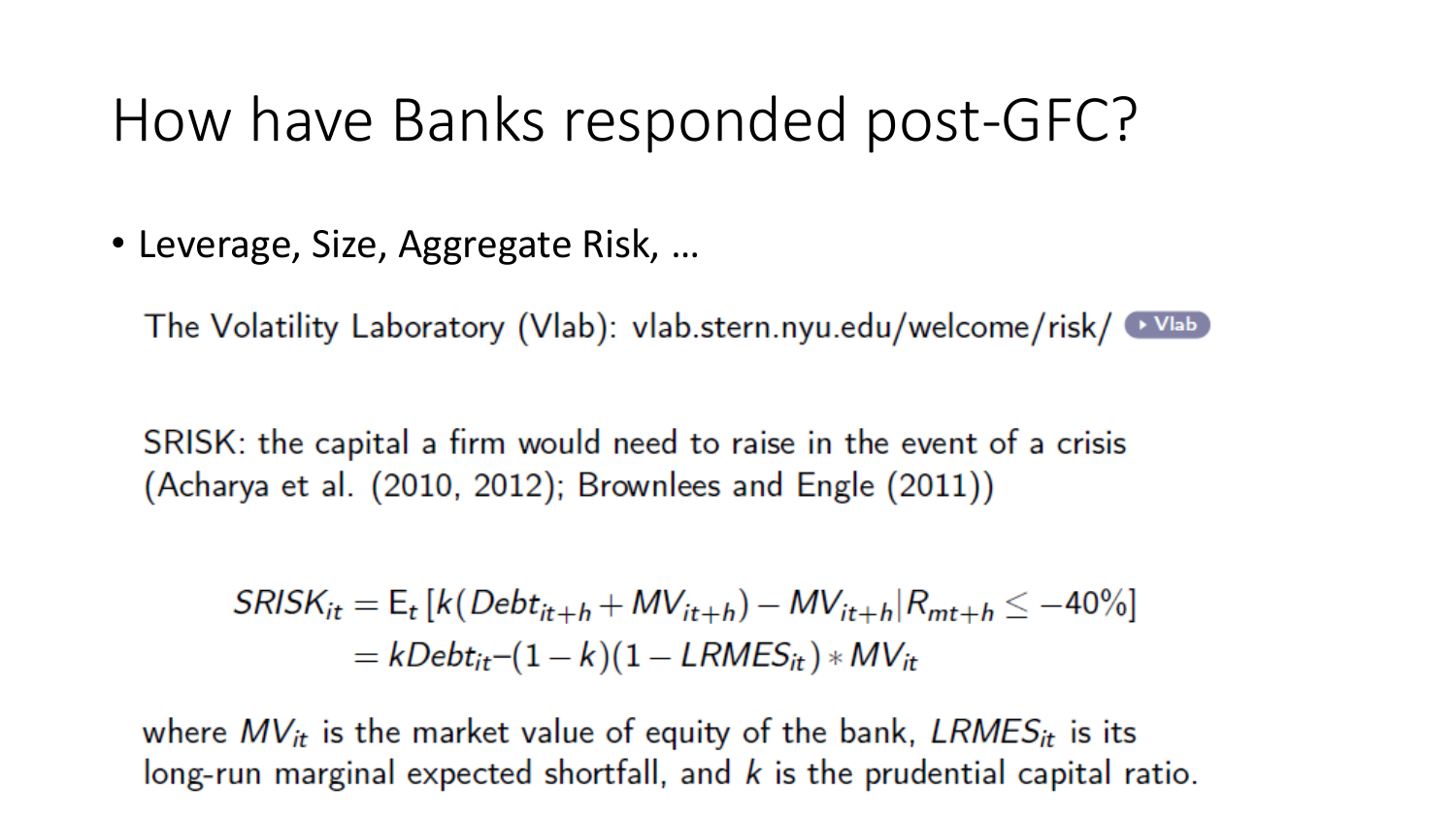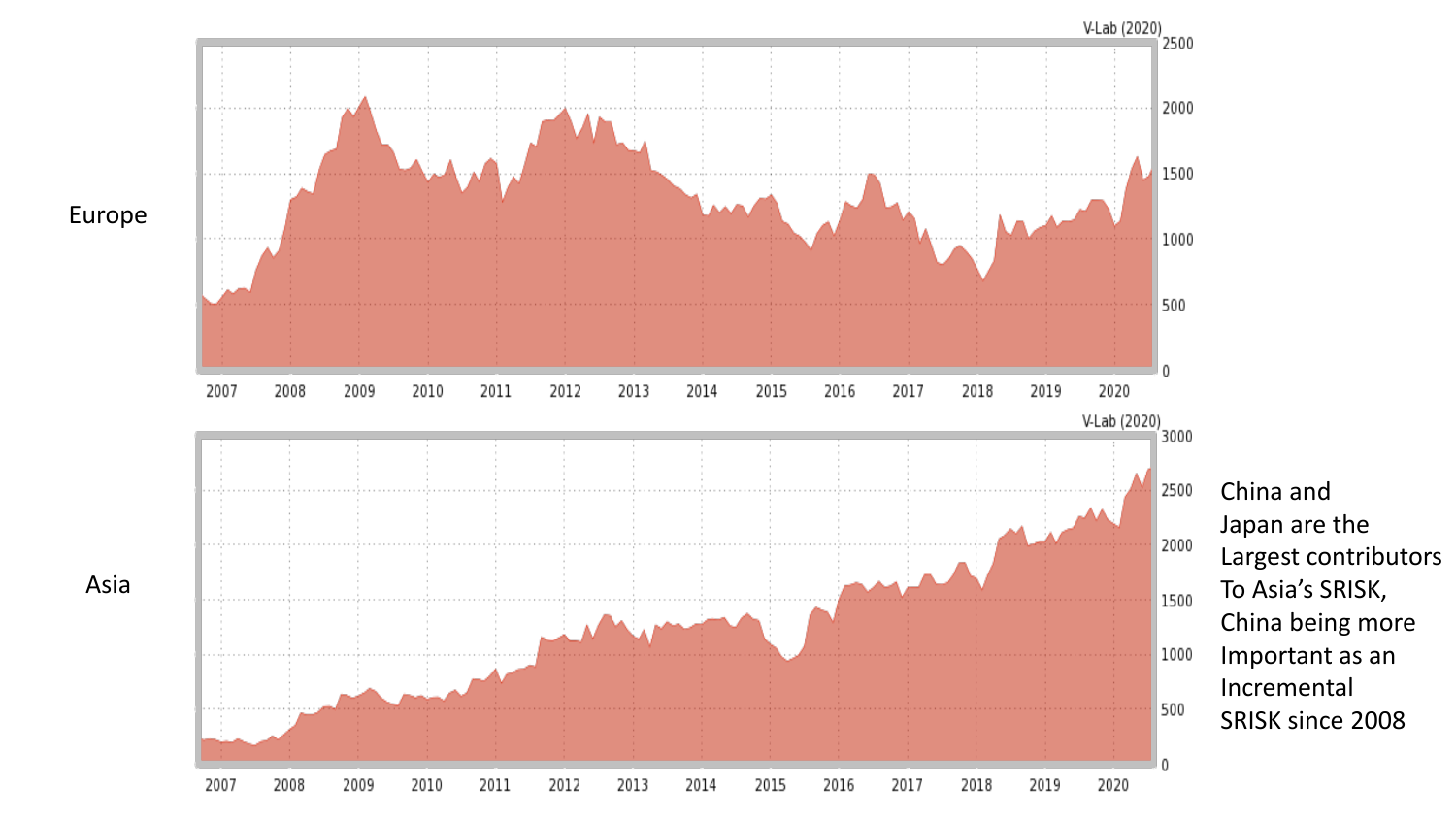SRISK Capacity makes Pr (Crisis) > 0.5

Pr (Crisis) is Estimated using

Romer and Romer (2017) Narrative-based Indicator of

Credit Supply Disruption

exceeding level of 4, which makes it

More than a Minor Credit Disruption

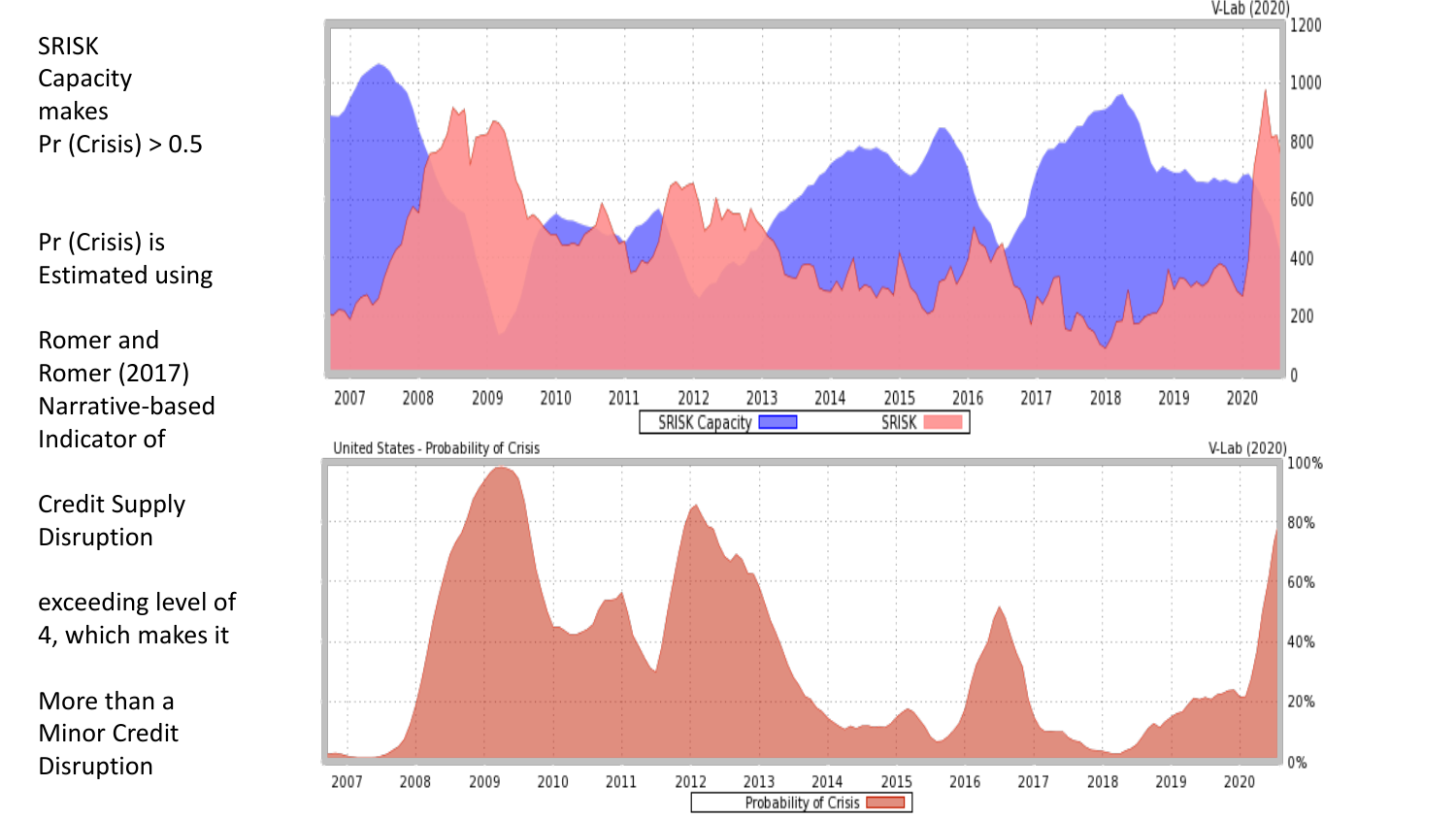## Shadow always touches the feet!

- Bank finance versus Market finance
	- Automatic stabilizer (deposit insurance) vs Demand for immediacy
- Market finance in a stress scenario
	- Rollover risk, Freezes
	- Too Systemic To Fail?
- Spillover to banks via contingent contracts (Acharya-Steffen, 2020)
	- Corporate "dash for cash"
	- Bank credit line drawdowns imply bank capital has contingent lock-ups…
- Central bank lender of last resort to banks
	- Is "shadow banking" and "market finance" increasingly a claim on the central bank "put" option in times of aggregate stress?
	- Moral hazard of extraordinarily large central bank balance-sheets!